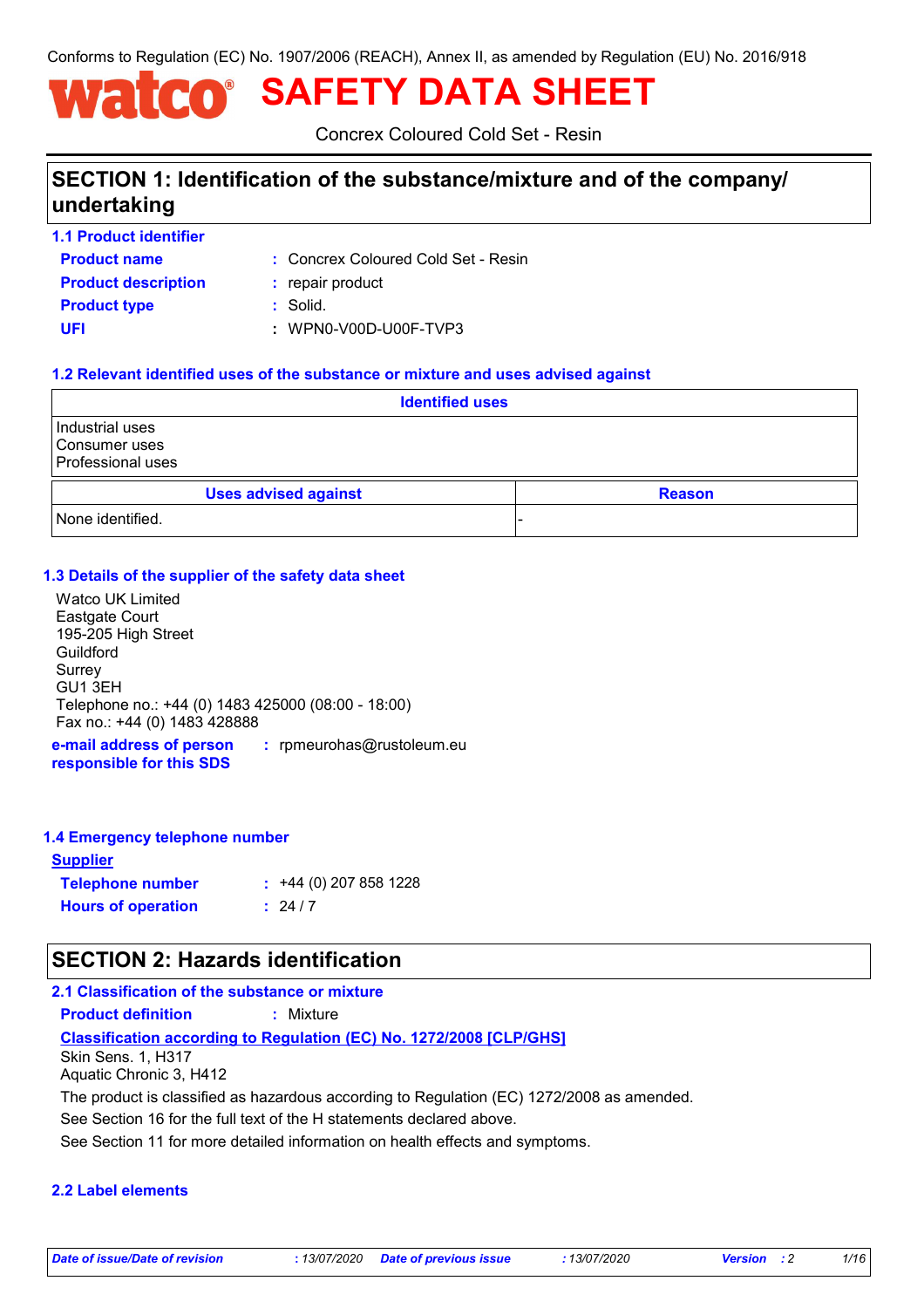| <b>Hazard pictograms</b>                                                                                                                                        |                                                                                                                                                                                               |
|-----------------------------------------------------------------------------------------------------------------------------------------------------------------|-----------------------------------------------------------------------------------------------------------------------------------------------------------------------------------------------|
| <b>Signal word</b>                                                                                                                                              | : Warning                                                                                                                                                                                     |
| <b>Hazard statements</b>                                                                                                                                        | : May cause an allergic skin reaction.<br>Harmful to aquatic life with long lasting effects.                                                                                                  |
| <b>Precautionary statements</b>                                                                                                                                 |                                                                                                                                                                                               |
| <b>General</b>                                                                                                                                                  | : P102 - Keep out of reach of children.<br>P103 - Read label before use.<br>P101 - If medical advice is needed, have product container or label at hand.                                      |
| <b>Prevention</b>                                                                                                                                               | : P261 - Avoid breathing vapour.<br>P280 - Wear protective gloves and eye protection:<br>- gloves nitrile rubber Safety glasses with side shields.                                            |
| <b>Response</b>                                                                                                                                                 | P302 - IF ON SKIN: IF ON SKIN:<br>P352 - Wash with plenty of soap and water.<br>P333 - If skin irritation or rash occurs: If skin irritation or rash occurs:<br>P313 - Get medical attention. |
| <b>Storage</b>                                                                                                                                                  | : Not applicable.                                                                                                                                                                             |
| <b>Disposal</b>                                                                                                                                                 | : P501 - Dispose of contents and container in accordance with all local, regional,<br>national and international regulations.                                                                 |
| <b>Hazardous ingredients</b>                                                                                                                                    | bis-[4-(2,3-epoxipropoxi)phenyl]propane; Formaldehyde, oligomeric reaction<br>products with 1-chloro-2,3-epoxypropane and phenol; bisphenol-F-epoxy resin, avg.<br>mol.wght. $\leq 700$       |
| <b>Supplemental label</b><br>elements                                                                                                                           | Contains epoxy constituents. May produce an allergic reaction.                                                                                                                                |
| <b>Annex XVII - Restrictions</b><br>on the manufacture,<br>placing on the market and<br>use of certain dangerous<br>substances, mixtures and<br><b>articles</b> | : Not applicable.                                                                                                                                                                             |
| <b>Special packaging requirements</b>                                                                                                                           |                                                                                                                                                                                               |
| <b>Containers to be fitted</b><br>with child-resistant<br>fastenings                                                                                            | : Not applicable.                                                                                                                                                                             |
| Tactile warning of danger : Not applicable.                                                                                                                     |                                                                                                                                                                                               |
| 2.3 Other hazards                                                                                                                                               |                                                                                                                                                                                               |
| <b>Product meets the criteria</b><br>for PBT or vPvB according<br>to Regulation (EC) No.<br>1907/2006, Annex XIII                                               | : This mixture does not contain any substances that are assessed to be a PBT or a<br>vPvB.                                                                                                    |
| Other hazards which do<br>not result in classification                                                                                                          | : None known.                                                                                                                                                                                 |

The mixture may be a skin sensitiser. It may also be a skin irritant and repeated contact may increase this effect.The mixture may be a skin sensitiser. It may also be a severe skin irritant.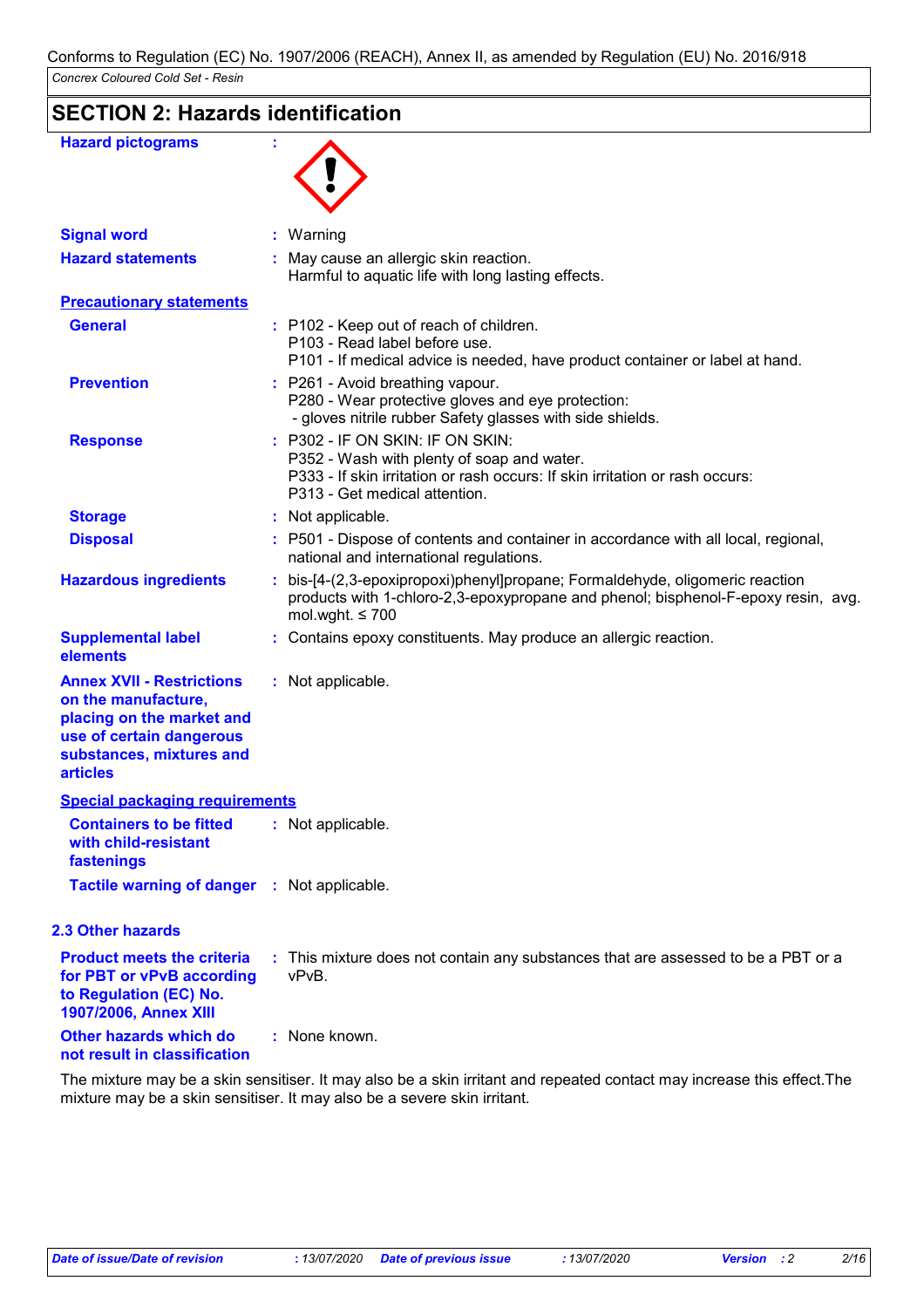### **SECTION 3: Composition/information on ingredients**

| <b>3.2 Mixtures</b>                                                                               | Mixture                                                |               |                                                                                                                                                                              |             |
|---------------------------------------------------------------------------------------------------|--------------------------------------------------------|---------------|------------------------------------------------------------------------------------------------------------------------------------------------------------------------------|-------------|
|                                                                                                   |                                                        |               | <b>Classification</b>                                                                                                                                                        |             |
| <b>Product/ingredient</b><br>name                                                                 | <b>Identifiers</b>                                     | $\frac{9}{6}$ | <b>Regulation (EC) No. 1272/2008 [CLP]</b>                                                                                                                                   | <b>Type</b> |
| $bis$ - $[4-$<br>(2,3-epoxipropoxi)<br>phenyl]propane                                             | EC: 216-823-5<br>CAS: 1675-54-3<br>Index: 603-073-00-2 | $\leq 5$      | Skin Irrit. 2, H315<br>Eye Irrit. 2, H319<br><b>Skin Sens. 1, H317</b><br>Aquatic Chronic 2, H411                                                                            | $[1]$       |
| Formaldehyde,<br>oligomeric reaction<br>products with 1-chloro-<br>2,3-epoxypropane and<br>phenol | EC: 500-006-8<br>CAS: 9003-36-5                        | $\leq$ 3      | Skin Irrit. 2, H315<br>Skin Sens. 1, H317<br>Aquatic Chronic 2, H411                                                                                                         | $[1]$       |
| bisphenol-F-epoxy<br>resin, $avg.mol.wight. \leq$<br>700                                          | IEC: 500-006-8<br>CAS: 28064-14-4                      | ≤3            | Skin Irrit. 2, H315<br>Eye Irrit. 2, H319<br>Skin Sens. 1, H317<br>Aquatic Chronic 2, H411                                                                                   | $[1]$       |
| oxirane, mono<br>(C10-16-alkyloxy)<br>methyl] derivs                                              | EC: 268-358-2<br>CAS: 68081-84-5                       | ≤1            | Skin Irrit. 2, H315<br>Eye Irrit. 2, H319<br><b>Skin Sens. 1, H317</b><br>Aquatic Chronic 2, H411<br>See Section 16 for the full text of the<br>H statements declared above. | [1]         |

There are no additional ingredients present which, within the current knowledge of the supplier and in the concentrations applicable, are classified as hazardous to health or the environment, are PBTs, vPvBs or Substances of equivalent concern, or have been assigned a workplace exposure limit and hence require reporting in this section.

Type

[1] Substance classified with a health or environmental hazard

[2] Substance with a workplace exposure limit

[3] Substance meets the criteria for PBT according to Regulation (EC) No. 1907/2006, Annex XIII

[4] Substance meets the criteria for vPvB according to Regulation (EC) No. 1907/2006, Annex XIII

[5] Substance of equivalent concern

[6] Additional disclosure due to company policy

Occupational exposure limits, if available, are listed in Section 8.

### **SECTION 4: First aid measures**

#### **4.1 Description of first aid measures**

| <b>General</b>                    | : In all cases of doubt, or when symptoms persist, seek medical attention. Never give<br>anything by mouth to an unconscious person. If unconscious, place in recovery<br>position and seek medical advice.                                                              |
|-----------------------------------|--------------------------------------------------------------------------------------------------------------------------------------------------------------------------------------------------------------------------------------------------------------------------|
| <b>Eye contact</b>                | : Remove contact lenses, irrigate copiously with clean, fresh water, holding the<br>eyelids apart for at least 10 minutes and seek immediate medical advice.                                                                                                             |
| <b>Inhalation</b>                 | : Remove to fresh air. Keep person warm and at rest. If not breathing, if breathing is<br>irregular or if respiratory arrest occurs, provide artificial respiration or oxygen by<br>trained personnel.                                                                   |
| <b>Skin contact</b>               | : Remove contaminated clothing and shoes. Wash skin thoroughly with soap and<br>water or use recognised skin cleanser. Do NOT use solvents or thinners.                                                                                                                  |
| <b>Ingestion</b>                  | : If swallowed, seek medical advice immediately and show the container or label.<br>Keep person warm and at rest. Do NOT induce vomiting.                                                                                                                                |
| <b>Protection of first-aiders</b> | : No action shall be taken involving any personal risk or without suitable training. It<br>may be dangerous to the person providing aid to give mouth-to-mouth resuscitation.<br>Wash contaminated clothing thoroughly with water before removing it, or wear<br>gloves. |

#### **4.2 Most important symptoms and effects, both acute and delayed**

| Date of issue/Date of revision | : 13/07/2020 Date of previous issue | <i>13/07/2020</i> | <b>Version</b> | 3/16 |
|--------------------------------|-------------------------------------|-------------------|----------------|------|
|                                |                                     |                   |                |      |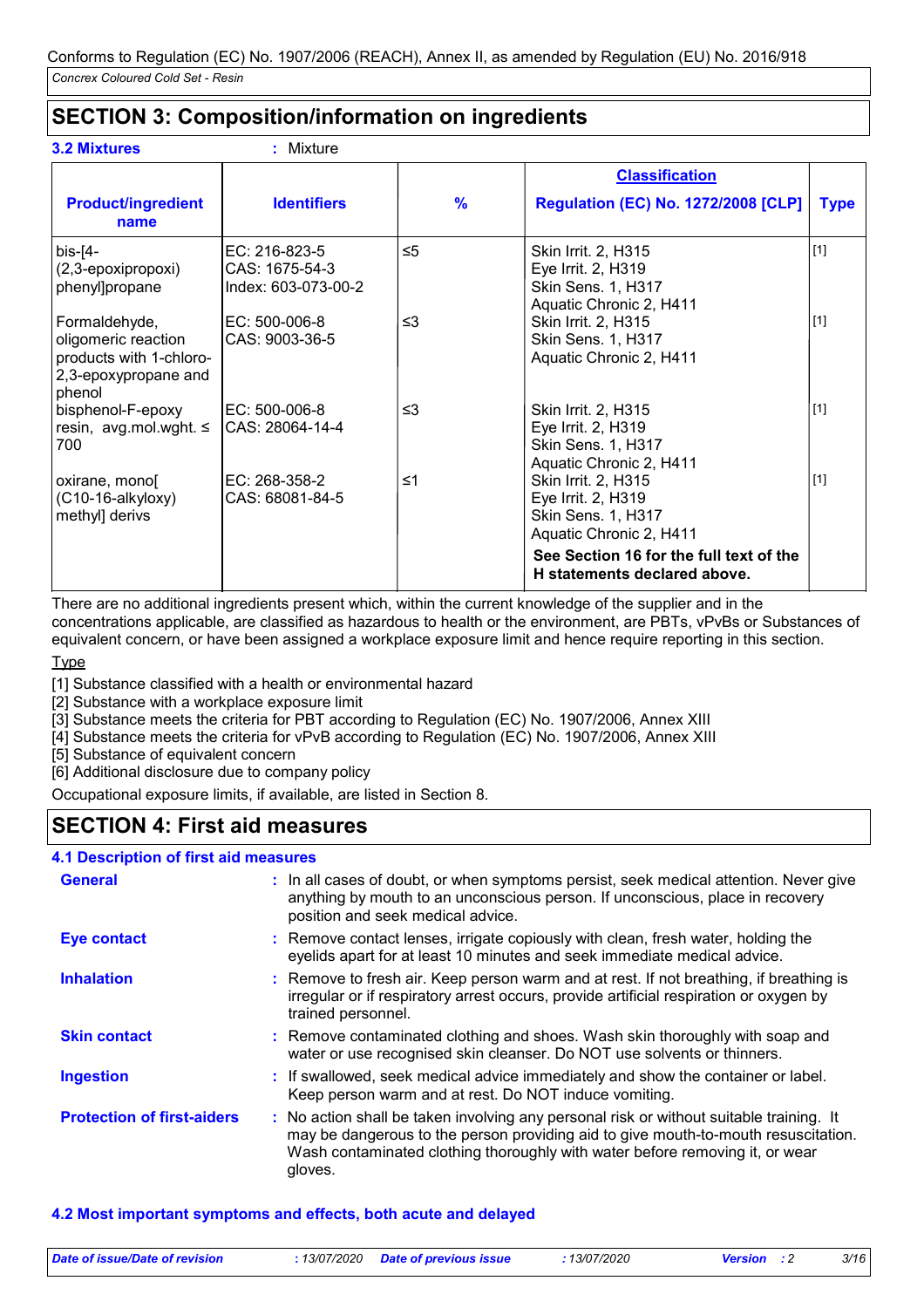### **SECTION 4: First aid measures**

There are no data available on the mixture itself. The mixture has been assessed following the conventional method of the CLP Regulation (EC) No 1272/2008 and is classified for toxicological properties accordingly. See Sections 2 and 3 for details.

Repeated or prolonged contact with the mixture may cause removal of natural fat from the skin, resulting in nonallergic contact dermatitis and absorption through the skin.

If splashed in the eyes, the liquid may cause irritation and reversible damage.

Ingestion may cause nausea, diarrhea and vomiting.

This takes into account, where known, delayed and immediate effects and also chronic effects of components from short-term and long-term exposure by oral, inhalation and dermal routes of exposure and eye contact.

Based on the properties of the epoxy constituent(s) and considering toxicological data on similar mixtures, this mixture may be a skin sensitiser and an irritant. It contains low molecular weight epoxy constituents which are irritating to eyes, mucous membrane and skin. Repeated skin contact may lead to irritation and to sensitisation, possibly with cross-sensitisation to other epoxies. Skin contact with the mixture and exposure to spray mist and vapour should be avoided.

Based on the properties of epoxy constituent(s) and considering toxicological data on similar mixtures, this mixture may be a skin sensitiser and a severe irritant. It contains epoxy based reactive diluents which are moderate to severely irritating to eyes, mucous membrane and skin and are strong sensitisers. Repeated skin contact may lead to irritation and to hyper-sensitivity, possibly with cross-sensitisation to other epoxies. Single oral exposure to doses of the epoxy based reactive diluents at or close to the lethal dose has been shown to cause transient neurotoxic effects in animals in some cases. However, uptake through skin and by inhalation has not caused such effects in animals. Prolonged exposure to high concentration may cause adverse effects in target organs such as liver and kidney.

Contains bis-[4-(2,3-epoxipropoxi)phenyl]propane, Formaldehyde, oligomeric reaction products with 1-chloro-2,3-epoxypropane and phenol, bisphenol-F-epoxy resin, avg.mol.wght. ≤ 700, oxirane, mono[(C10-16-alkyloxy)methyl] derivs. May produce an allergic reaction.

#### **Over-exposure signs/symptoms**

| <b>Eye contact</b>         | : No specific data.                                                                                                            |
|----------------------------|--------------------------------------------------------------------------------------------------------------------------------|
| <b>Inhalation</b>          | : No specific data.                                                                                                            |
| <b>Skin contact</b>        | : Adverse symptoms may include the following:<br>irritation<br>redness                                                         |
| <b>Ingestion</b>           | : No specific data.                                                                                                            |
|                            | 4.3 Indication of any immediate medical attention and special treatment needed                                                 |
| <b>Notes to physician</b>  | : Treat symptomatically. Contact poison treatment specialist immediately if large<br>quantities have been ingested or inhaled. |
| <b>Specific treatments</b> | : No specific treatment.                                                                                                       |
|                            |                                                                                                                                |

See toxicological information (Section 11)

### **SECTION 5: Firefighting measures**

| 5.1 Extinguishing media                |                                                                      |
|----------------------------------------|----------------------------------------------------------------------|
| <b>Suitable extinguishing</b><br>media | : Recommended: alcohol-resistant foam, $CO2$ , powders, water spray. |
| Unsuitable extinguishing<br>media      | : Do not use water jet.                                              |

#### **5.2 Special hazards arising from the substance or mixture**

| <b>Hazards from the</b> | : This material is harmful to aquatic life with long lasting effects. Fire water |
|-------------------------|----------------------------------------------------------------------------------|
| substance or mixture    | contaminated with this material must be contained and prevented from being       |
|                         | discharged to any waterway, sewer or drain.                                      |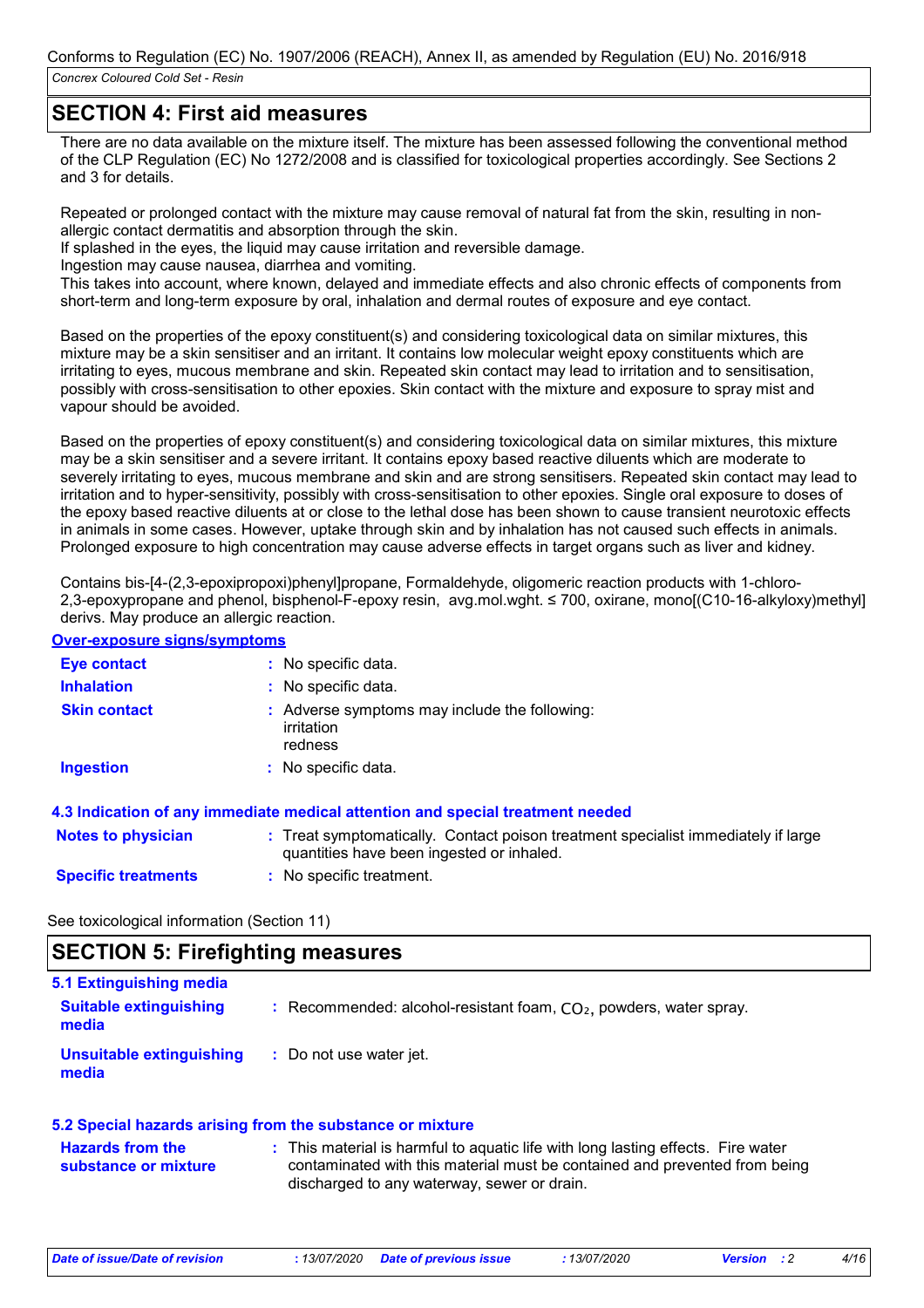### **SECTION 5: Firefighting measures**

| <b>Hazardous thermal</b><br>decomposition products       | : Decomposition products may include the following materials:<br>carbon dioxide<br>carbon monoxide<br>halogenated compounds<br>metal oxide/oxides                                                                                                                                                                                                                     |
|----------------------------------------------------------|-----------------------------------------------------------------------------------------------------------------------------------------------------------------------------------------------------------------------------------------------------------------------------------------------------------------------------------------------------------------------|
| <b>5.3 Advice for firefighters</b>                       |                                                                                                                                                                                                                                                                                                                                                                       |
| <b>Special protective actions</b><br>for fire-fighters   | : Promptly isolate the scene by removing all persons from the vicinity of the incident if<br>there is a fire. No action shall be taken involving any personal risk or without<br>suitable training.                                                                                                                                                                   |
| <b>Special protective</b><br>equipment for fire-fighters | : Fire-fighters should wear appropriate protective equipment and self-contained<br>breathing apparatus (SCBA) with a full face-piece operated in positive pressure<br>mode. Clothing for fire-fighters (including helmets, protective boots and gloves)<br>conforming to European standard EN 469 will provide a basic level of protection for<br>chemical incidents. |
| <b>Additional information</b>                            | : No unusual hazard if involved in a fire.                                                                                                                                                                                                                                                                                                                            |

### **SECTION 6: Accidental release measures**

| 6.1 Personal precautions, protective equipment and emergency procedures |  |                                                                                                                                                                                                                                                                                                                                                                                 |  |
|-------------------------------------------------------------------------|--|---------------------------------------------------------------------------------------------------------------------------------------------------------------------------------------------------------------------------------------------------------------------------------------------------------------------------------------------------------------------------------|--|
| For non-emergency<br>personnel                                          |  | : No action shall be taken involving any personal risk or without suitable training.<br>Evacuate surrounding areas. Keep unnecessary and unprotected personnel from<br>entering. Do not touch or walk through spilt material. Provide adequate ventilation.<br>Wear appropriate respirator when ventilation is inadequate. Put on appropriate<br>personal protective equipment. |  |
|                                                                         |  | <b>For emergency responders</b> : If specialised clothing is required to deal with the spillage, take note of any<br>information in Section 8 on suitable and unsuitable materials. See also the<br>information in "For non-emergency personnel".                                                                                                                               |  |
| <b>6.2 Environmental</b><br>precautions                                 |  | : Avoid dispersal of spilt material and runoff and contact with soil, waterways, drains<br>and sewers. Inform the relevant authorities if the product has caused environmental<br>pollution (sewers, waterways, soil or air). Water polluting material. May be harmful<br>to the environment if released in large quantities.                                                   |  |
| 6.3 Methods and material for containment and cleaning up                |  |                                                                                                                                                                                                                                                                                                                                                                                 |  |
| <b>Small spill</b>                                                      |  | : Move containers from spill area. Avoid dust generation. Using a vacuum with<br>HEPA filter will reduce dust dispersal. Place spilled material in a designated,<br>labeled waste container. Dispose of via a licensed waste disposal contractor.                                                                                                                               |  |
| <b>Large spill</b>                                                      |  | Move containers from spill area. Approach the release from upwind. Prevent entry<br>into sewers, water courses, basements or confined areas. Avoid dust generation.<br>Do not dry sweep. Vacuum dust with equipment fitted with a HEPA filter and place<br>in a closed, labeled waste container. Dispose of via a licensed waste disposal<br>contractor.                        |  |
| <b>6.4 Reference to other</b><br><b>sections</b>                        |  | : See Section 1 for emergency contact information.<br>See Section 8 for information on appropriate personal protective equipment.<br>See Section 13 for additional waste treatment information.                                                                                                                                                                                 |  |

### **SECTION 7: Handling and storage**

The information in this section contains generic advice and guidance.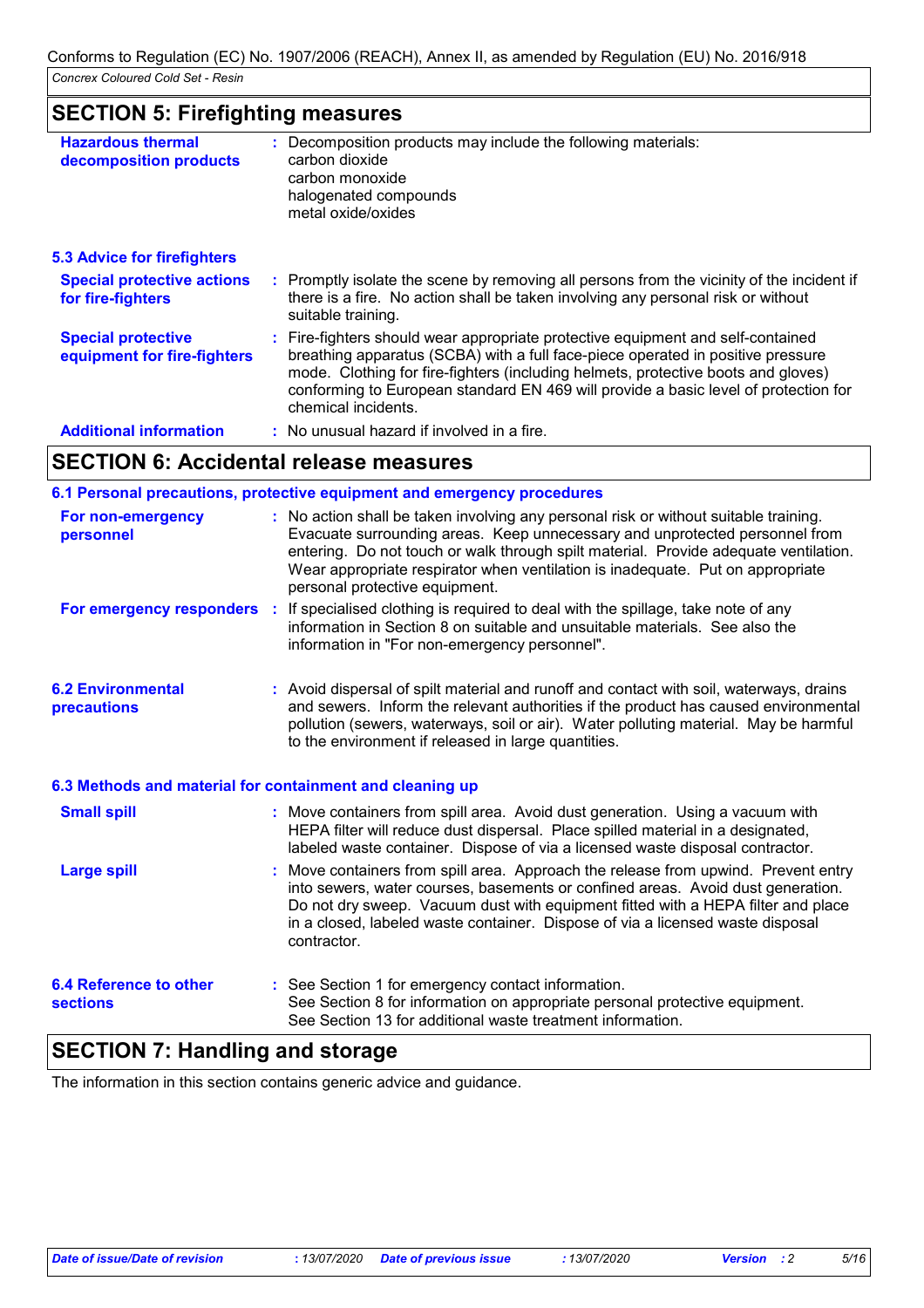#### **SECTION 7: Handling and storage :** Keep away from heat, sparks and flame. No sparking tools should be used. Avoid contact with skin and eyes. Avoid the inhalation of dust, particulates, spray or mist arising from the application of this mixture. Avoid inhalation of dust from sanding. Eating, drinking and smoking should be prohibited in areas where this material is handled, stored and processed. Put on appropriate personal protective equipment (see Section 8). Never use pressure to empty. Container is not a pressure vessel. Always keep in containers made from the same material as the original one. Comply with the health and safety at work laws. Do not allow to enter drains or watercourses. **7.1 Precautions for safe handling**

#### **7.2 Conditions for safe storage, including any incompatibilities**

Store in accordance with local regulations.

#### **Notes on joint storage**

Keep away from: oxidising agents, strong alkalis, strong acids.

#### **Additional information on storage conditions**

Observe label precautions. Store in a dry, cool and well-ventilated area. Keep away from heat and direct sunlight. Keep away from sources of ignition. No smoking. Prevent unauthorised access. Containers that have been opened must be carefully resealed and kept upright to prevent leakage.

| 7.3 Specific end use(s)                               |                  |
|-------------------------------------------------------|------------------|
| <b>Recommendations</b>                                | : Not available. |
| <b>Industrial sector specific</b><br><b>solutions</b> | : Not available. |

### **SECTION 8: Exposure controls/personal protection**

The information in this section contains generic advice and guidance. Information is provided based on typical anticipated uses of the product. Additional measures might be required for bulk handling or other uses that could significantly increase worker exposure or environmental releases.

#### **8.1 Control parameters**

#### **Occupational exposure limits**

No exposure limit value known.

Recommended monitoring : If this product contains ingredients with exposure limits, personal, workplace **procedures** atmosphere or biological monitoring may be required to determine the effectiveness of the ventilation or other control measures and/or the necessity to use respiratory protective equipment. Reference should be made to monitoring standards, such as the following: European Standard EN 689 (Workplace atmospheres - Guidance for the assessment of exposure by inhalation to chemical agents for comparison with limit values and measurement strategy) European Standard EN 14042 (Workplace atmospheres - Guide for the application and use of procedures for the assessment of exposure to chemical and biological agents) European Standard EN 482 (Workplace atmospheres - General requirements for the performance of procedures for the measurement of chemical agents) Reference to national guidance documents for methods for the determination of hazardous substances will also be required.

#### **DNELs/DMELs**

| <b>Product/ingredient name</b>                                                              | <b>Type</b> | <b>Exposure</b>               | <b>Value</b>                      | <b>Population</b>     | <b>Effects</b>                        |
|---------------------------------------------------------------------------------------------|-------------|-------------------------------|-----------------------------------|-----------------------|---------------------------------------|
| Formaldehyde, oligomeric reaction<br>products with 1-chloro-<br>2,3-epoxypropane and phenol | <b>DNEL</b> | Short term Dermal             | 83 mg/cm <sup>2</sup>             | Workers               | Local                                 |
|                                                                                             | DNEL        | Long term Dermal              | 104,15 mg/   Workers<br>kg bw/day |                       | Systemic                              |
|                                                                                             | <b>DNEL</b> | Long term<br>Inhalation       | 29,39 mg/<br>$\mathsf{m}^3$       | Workers               | Systemic                              |
|                                                                                             | <b>DNEL</b> | Long term Dermal              | $62,5 \, \text{mg}$<br>kg bw/day  | General<br>population | Systemic                              |
| Date of issue/Date of revision                                                              | :13/07/2020 | <b>Date of previous issue</b> | :13/07/2020                       |                       | 6/16<br>$\cdot$ : 2<br><b>Version</b> |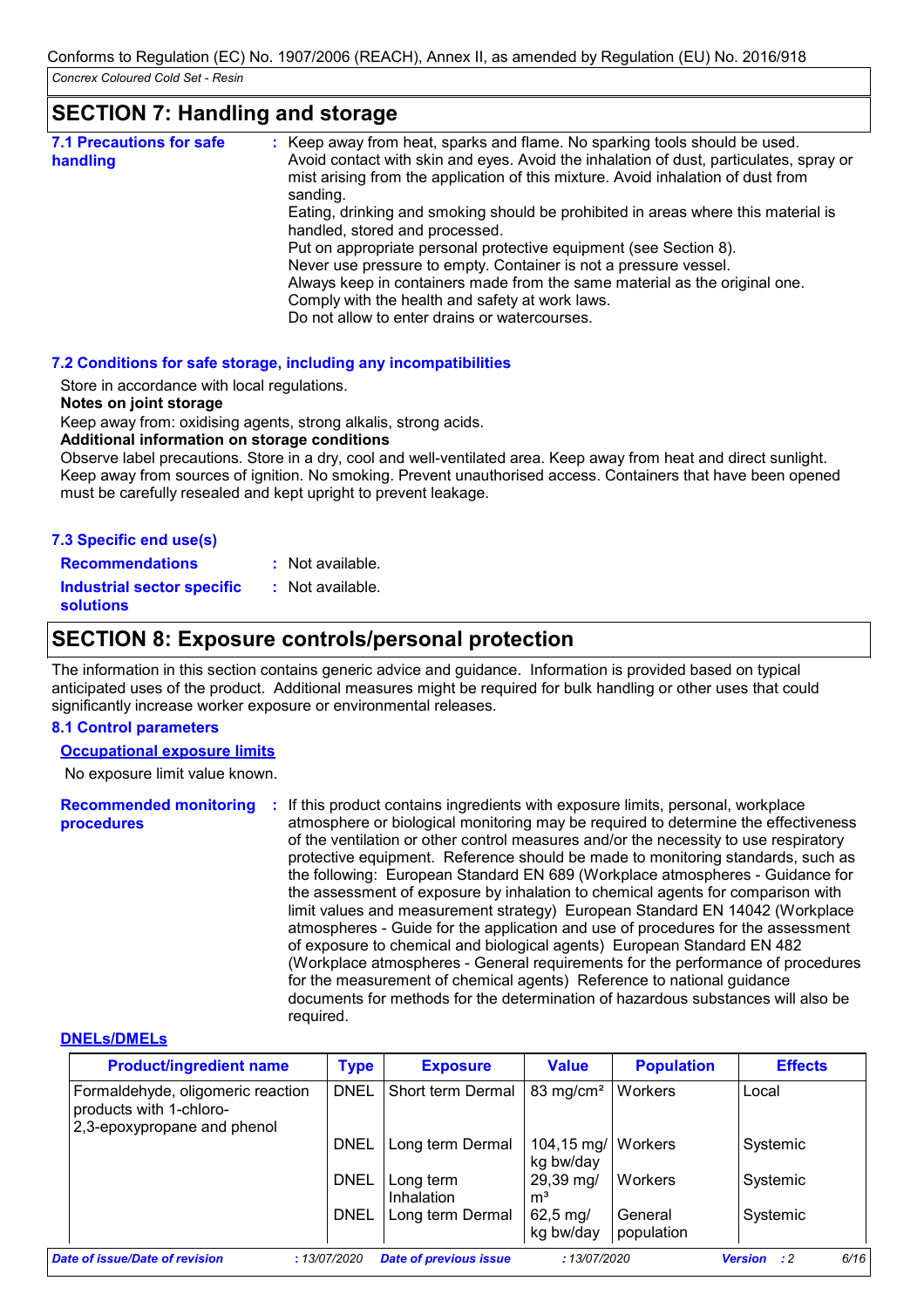### **SECTION 8: Exposure controls/personal protection**

| <b>DNEL</b> | Long term<br>Inhalation | $8,7 \,\mathrm{mg/m^3}$          | [Consumers]<br>General<br>population                | Systemic |
|-------------|-------------------------|----------------------------------|-----------------------------------------------------|----------|
| <b>DNEL</b> | Long term Oral          | $6,25 \, \text{mg}$<br>kg bw/day | [Consumers]<br>General<br>population<br>[Consumers] | Systemic |

#### **PNECs**

| <b>Product/ingredient name</b>                                                          | <b>Compartment Detail</b> | <b>Value</b>          | <b>Method Detail</b> |
|-----------------------------------------------------------------------------------------|---------------------------|-----------------------|----------------------|
| Formaldehyde, oligomeric reaction products<br>with 1-chloro-2,3-epoxypropane and phenol | Fresh water               | $0,003$ mg/l          |                      |
|                                                                                         | Marine water              | $ 0,0003 \text{ mg/}$ |                      |
|                                                                                         | Sewage Treatment<br>Plant | $10$ mg/              |                      |
|                                                                                         | Fresh water sediment      | $0,294$ mg/kg dwt     |                      |
|                                                                                         | Marine water sediment     | 0,0294 mg/kg dwt      |                      |
|                                                                                         | Soil                      | $0,237$ mg/kg dwt     |                      |

#### **8.2 Exposure controls**

| <b>Appropriate engineering</b><br>controls | : Provide adequate ventilation. Where reasonably practicable, this should be<br>achieved by the use of local exhaust ventilation and good general extraction. If<br>these are not sufficient to maintain concentrations of particulates and solvent<br>vapours below the OEL, suitable respiratory protection must be worn.                                                                                                                                                 |
|--------------------------------------------|-----------------------------------------------------------------------------------------------------------------------------------------------------------------------------------------------------------------------------------------------------------------------------------------------------------------------------------------------------------------------------------------------------------------------------------------------------------------------------|
| <b>Individual protection measures</b>      |                                                                                                                                                                                                                                                                                                                                                                                                                                                                             |
| <b>Hygiene measures</b>                    | : Wash hands, forearms and face thoroughly after handling chemical products, before<br>eating, smoking and using the lavatory and at the end of the working period.<br>Appropriate techniques should be used to remove potentially contaminated clothing.<br>Contaminated work clothing should not be allowed out of the workplace. Wash<br>contaminated clothing before reusing. Ensure that eyewash stations and safety<br>showers are close to the workstation location. |
| <b>Eye/face protection</b>                 | : Safety eyewear complying with an approved standard should be used when a risk<br>assessment indicates this is necessary to avoid exposure to liquid splashes, mists,<br>gases or dusts. If contact is possible, the following protection should be worn,<br>unless the assessment indicates a higher degree of protection: safety glasses with<br>side-shields. Recommended: safety glasses with side-shields                                                             |

#### **Skin protection**

#### **Hand protection**

There is no one glove material or combination of materials that will give unlimited resistance to any individual or combination of chemicals.

The breakthrough time must be greater than the end use time of the product.

The instructions and information provided by the glove manufacturer on use, storage, maintenance and replacement must be followed.

Gloves should be replaced regularly and if there is any sign of damage to the glove material.

Always ensure that gloves are free from defects and that they are stored and used correctly.

The performance or effectiveness of the glove may be reduced by physical/chemical damage and poor maintenance.

Barrier creams may help to protect the exposed areas of the skin but should not be applied once exposure has occurred.

**Gloves**

**:** For prolonged or repeated handling, use the following type of gloves:

Recommended: > 8 hours (breakthrough time): nitrile rubber

The recommendation for the type or types of glove to use when handling this product is based on information from the following source:

EN 374

The user must check that the final choice of type of glove selected for handling this product is the most appropriate and takes into account the particular conditions of use, as included in the user's risk assessment.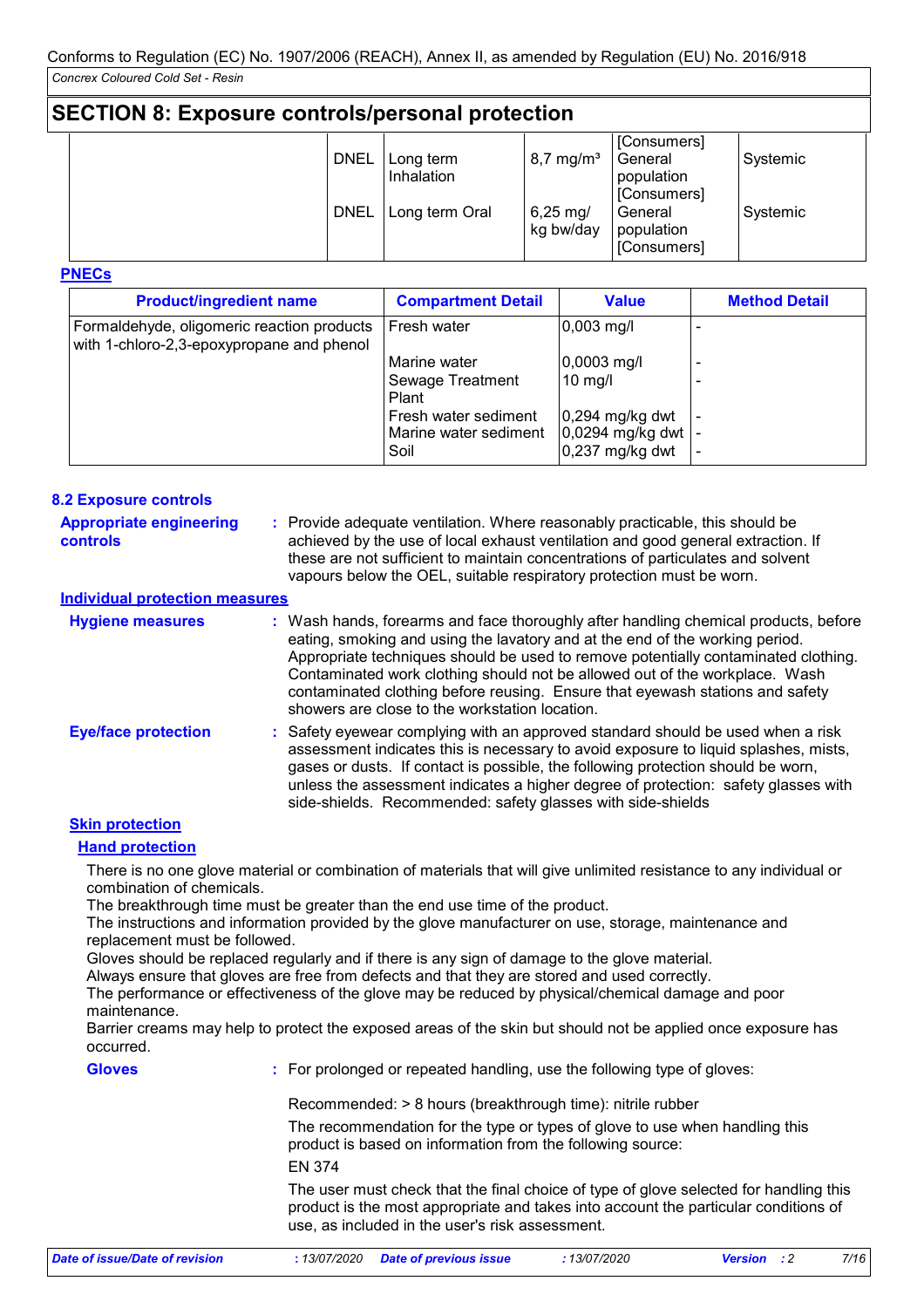### **SECTION 8: Exposure controls/personal protection**

| <b>Body protection</b>                    | : Personal protective equipment for the body should be selected based on the task<br>being performed and the risks involved and should be approved by a specialist<br>before handling this product.                                                                                                                             |
|-------------------------------------------|---------------------------------------------------------------------------------------------------------------------------------------------------------------------------------------------------------------------------------------------------------------------------------------------------------------------------------|
| <b>Other skin protection</b>              | : Appropriate footwear and any additional skin protection measures should be<br>selected based on the task being performed and the risks involved and should be<br>approved by a specialist before handling this product.                                                                                                       |
| <b>Respiratory protection</b>             | : Based on the hazard and potential for exposure, select a respirator that meets the<br>appropriate standard or certification. Respirators must be used according to a<br>respiratory protection program to ensure proper fitting, training, and other important<br>aspects of use. Recommended: particulate filter (EN 143)    |
| <b>Environmental exposure</b><br>controls | : Emissions from ventilation or work process equipment should be checked to ensure<br>they comply with the requirements of environmental protection legislation. In some<br>cases, fume scrubbers, filters or engineering modifications to the process<br>equipment will be necessary to reduce emissions to acceptable levels. |

### **SECTION 9: Physical and chemical properties**

| 9.1 Information on basic physical and chemical properties         |    |                                                                                                                                                              |
|-------------------------------------------------------------------|----|--------------------------------------------------------------------------------------------------------------------------------------------------------------|
| <b>Appearance</b>                                                 |    |                                                                                                                                                              |
| <b>Physical state</b>                                             |    | $:$ Solid.                                                                                                                                                   |
| <b>Colour</b>                                                     |    | Yellowish-brown.                                                                                                                                             |
| <b>Odour</b>                                                      |    | Mild. [Slight]                                                                                                                                               |
| <b>Odour threshold</b>                                            |    | Not available.                                                                                                                                               |
| pH                                                                |    | Not available.                                                                                                                                               |
| <b>Melting point/freezing point</b>                               |    | : Not available.                                                                                                                                             |
| Initial boiling point and<br>boiling range                        |    | : Not available.                                                                                                                                             |
| <b>Flash point</b>                                                |    | : Closed cup: $>200^{\circ}$ C                                                                                                                               |
| <b>Evaporation rate</b>                                           | ÷. | Not available.                                                                                                                                               |
| <b>Flammability (solid, gas)</b>                                  | ÷  | Non-flammable in the presence of the following materials or conditions: open<br>flames, sparks and static discharge, heat and shocks and mechanical impacts. |
| <b>Upper/lower flammability or</b><br>explosive limits            |    | : Not available.                                                                                                                                             |
| <b>Vapour pressure</b>                                            |    | : Not available.                                                                                                                                             |
| <b>Vapour density</b>                                             |    | : Not available.                                                                                                                                             |
| <b>Relative density</b>                                           |    | : >2                                                                                                                                                         |
| <b>Solubility(ies)</b>                                            |    | : Insoluble in the following materials: cold water and hot water.                                                                                            |
| <b>Partition coefficient: n-octanol/: Not available.</b><br>water |    |                                                                                                                                                              |
| <b>Auto-ignition temperature</b>                                  |    | : Not available.                                                                                                                                             |
| <b>Decomposition temperature</b>                                  |    | Not available.                                                                                                                                               |
| <b>Viscosity</b>                                                  |    | : Not available.                                                                                                                                             |
| <b>Explosive properties</b>                                       | t  | Non-explosive in the presence of the following materials or conditions: open<br>flames, sparks and static discharge, heat and shocks and mechanical impacts. |
| <b>Oxidising properties</b>                                       |    | : Not available.                                                                                                                                             |

#### **9.2 Other information**

No additional information.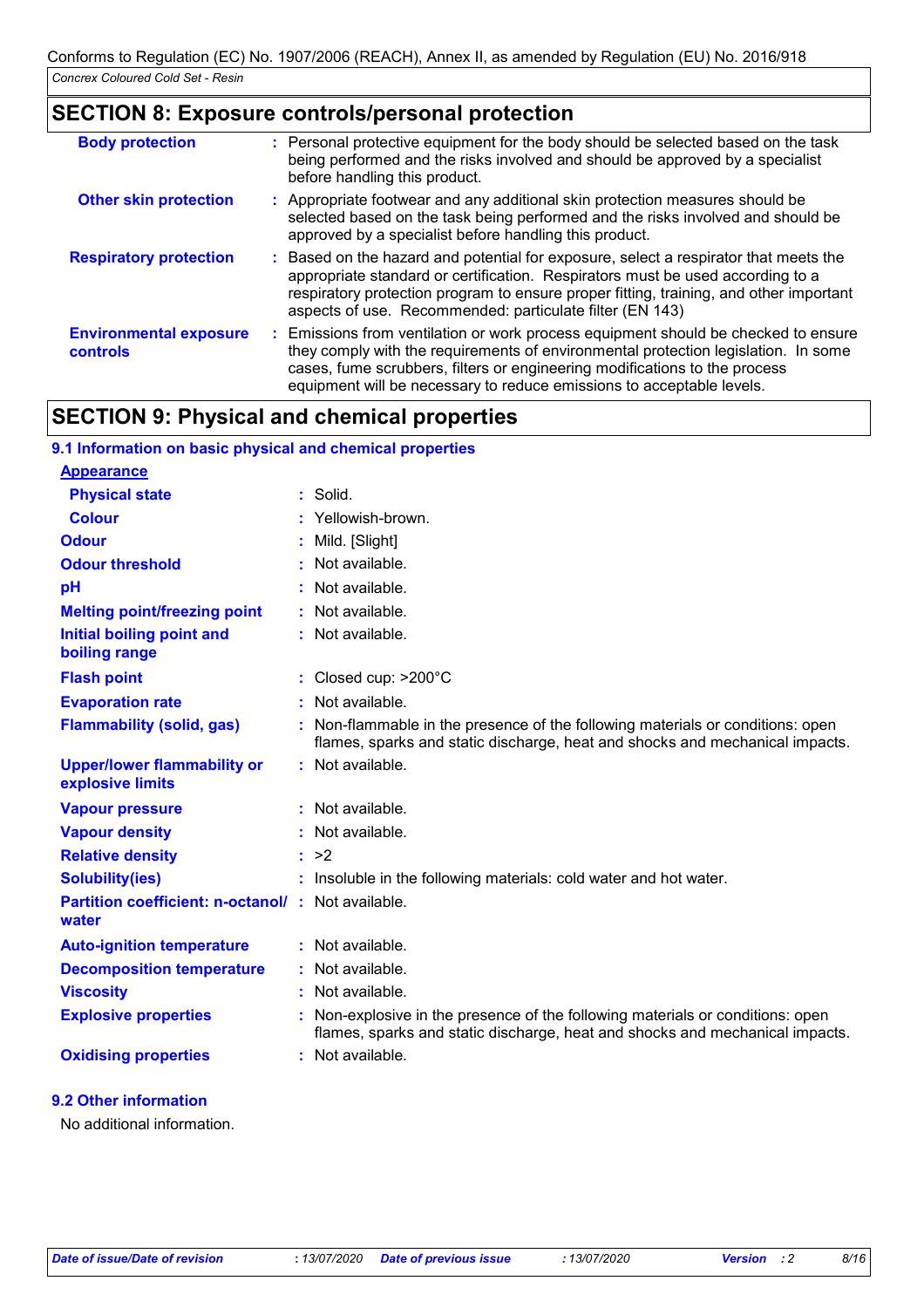## **SECTION 10: Stability and reactivity**

| <b>10.1 Reactivity</b>                            | : No specific test data related to reactivity available for this product or its ingredients.                                                                                                  |  |
|---------------------------------------------------|-----------------------------------------------------------------------------------------------------------------------------------------------------------------------------------------------|--|
| <b>10.2 Chemical stability</b>                    | : Stable under recommended storage and handling conditions (see Section 7).                                                                                                                   |  |
| <b>10.3 Possibility of</b><br>hazardous reactions | : Under normal conditions of storage and use, hazardous reactions will not occur.                                                                                                             |  |
| <b>10.4 Conditions to avoid</b>                   | : When exposed to high temperatures may produce hazardous decomposition<br>products.                                                                                                          |  |
| 10.5 Incompatible materials                       | : Keep away from the following materials to prevent strong exothermic reactions:<br>oxidising agents, strong alkalis, strong acids.                                                           |  |
| <b>10.6 Hazardous</b><br>decomposition products   | : Under normal conditions of storage and use, hazardous decomposition products<br>should not be produced. If involved in a fire, toxic gases including CO, CO2 and<br>smoke can be generated. |  |
|                                                   |                                                                                                                                                                                               |  |

## **SECTION 11: Toxicological information**

#### **11.1 Information on toxicological effects**

#### **Acute toxicity**

| <b>Product/ingredient name</b>                       | <b>Result</b>                                                     | <b>Species</b> | <b>Dose</b> | <b>Exposure</b> |
|------------------------------------------------------|-------------------------------------------------------------------|----------------|-------------|-----------------|
| $bis-[4-(2,3-epoxipropoxi)]$<br>phenyllpropane       | LD50 Dermal                                                       | Rabbit         | $20$ g/kg   |                 |
| bisphenol-F-epoxy resin,<br>avg.mol.wght. $\leq 700$ | LD50 Oral                                                         | Rat            | >5000 mg/kg |                 |
| oxirane, monol<br>(C10-16-alkyloxy)methyl]<br>derivs | LD50 Oral                                                         | Rat            | >5000 mg/kg |                 |
| <b>Conclusion/Summary</b>                            | Based on available data, the classification criteria are not met. |                |             |                 |

#### **Acute toxicity estimates**

Not available.

#### **Irritation/Corrosion**

| <b>Product/ingredient name</b>                                                                | <b>Result</b>          | <b>Species</b> | <b>Score</b>             | <b>Exposure</b>                | <b>Observation</b>       |
|-----------------------------------------------------------------------------------------------|------------------------|----------------|--------------------------|--------------------------------|--------------------------|
| $\vert$ bis-[4-(2,3-epoxipropoxi)<br>phenyl]propane                                           | Eyes - Severe irritant | Rabbit         |                          | 24 hours 2<br>milligrams       | $\overline{\phantom{a}}$ |
|                                                                                               | Skin - Mild irritant   | Rabbit         |                          | 1500<br>milligrams             |                          |
| Formaldehyde, oligomeric<br>reaction products with<br>1-chloro-2,3-epoxypropane<br>and phenol | Skin - Mild irritant   | Rabbit         | $\overline{\phantom{0}}$ | 24 hours 500 -<br>Imicroliters |                          |
|                                                                                               | Skin - Erythema/Eschar | Rabbit         | 0,7                      | l4 hours                       | 72 hours                 |
| <b>Conclusion/Summary</b>                                                                     |                        |                |                          |                                |                          |

| <b>Skin</b>          | : Based on available data, the classification criteria are not met. |
|----------------------|---------------------------------------------------------------------|
| <b>Eyes</b>          | : Based on available data, the classification criteria are not met. |
| <b>Respiratory</b>   | : Based on available data, the classification criteria are not met. |
| <b>Sensitisation</b> |                                                                     |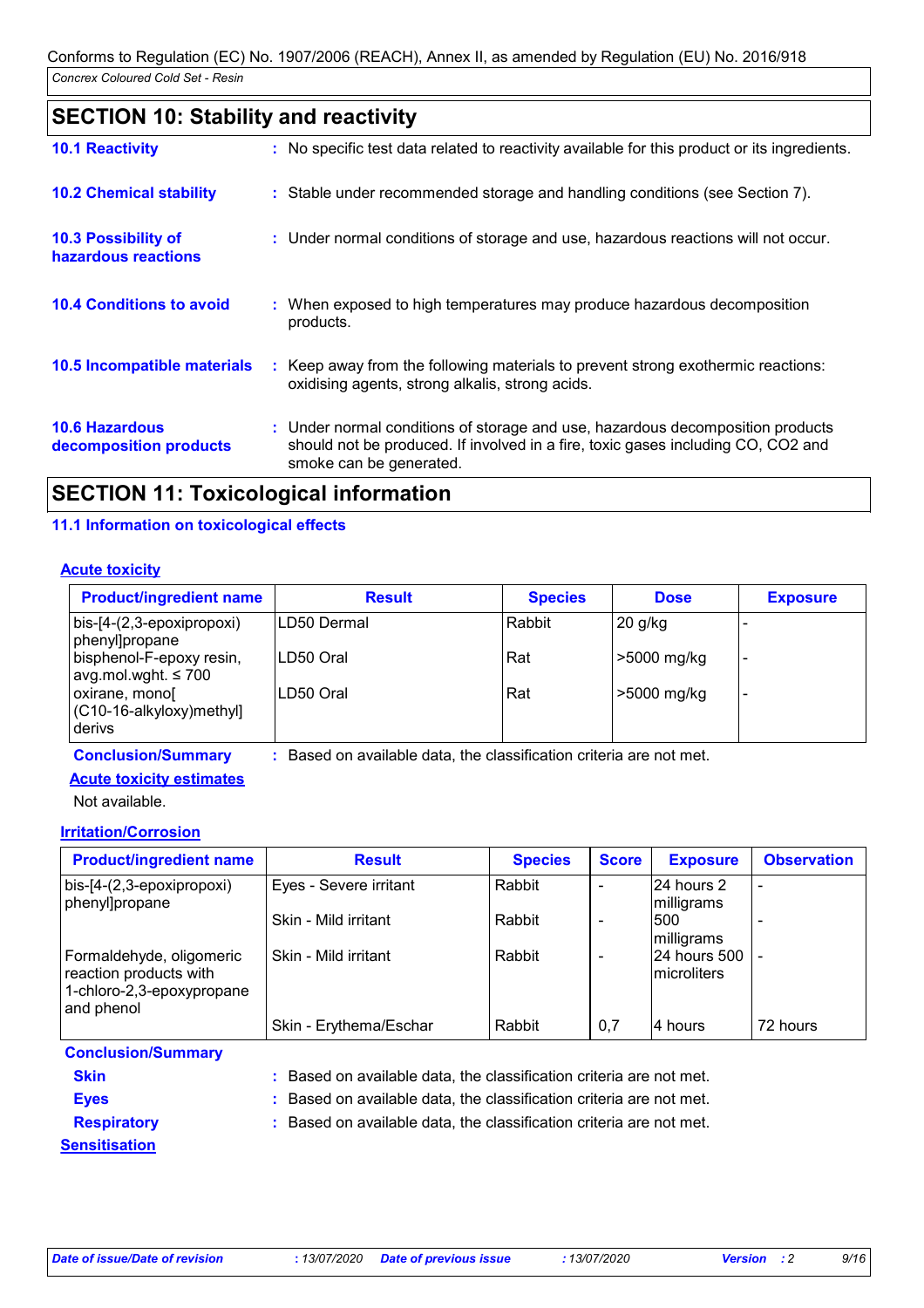### **SECTION 11: Toxicological information**

| <b>Product/ingredient name</b>                                                                | <b>Route of</b><br>exposure | <b>Species</b>           | <b>Result</b>              |
|-----------------------------------------------------------------------------------------------|-----------------------------|--------------------------|----------------------------|
| bis-[4-(2,3-epoxipropoxi)<br>phenyl]propane                                                   | skin                        | Mouse                    | Sensitising                |
| Formaldehyde, oligomeric<br>reaction products with<br>1-chloro-2,3-epoxypropane<br>and phenol | skin<br>skin                | Guinea pig<br>Guinea pig | Sensitising<br>Sensitising |
| bisphenol-F-epoxy resin,<br>avg.mol.wght. $\leq 700$                                          | skin                        | Guinea pig               | Sensitising                |

#### **Conclusion/Summary**

- 
- 
- 
- **Skin :** May cause an allergic skin reaction.
- **Respiratory :** Based on available data, the classification criteria are not met.
- 
- **Mutagenicity**

| <b>Product/ingredient name</b>                                                                | Test                 | <b>Experiment</b>                                 | <b>Result</b>               |
|-----------------------------------------------------------------------------------------------|----------------------|---------------------------------------------------|-----------------------------|
| Formaldehyde, oligomeric<br>reaction products with<br>1-chloro-2,3-epoxypropane<br>and phenol | OECD 476             | Experiment: In vitro<br>Subject: Mammalian-Animal | Positive                    |
|                                                                                               | OECD 471<br>OECD 474 | Subject: Bacteria<br>Subject: Mammalian-Animal    | Positive<br><b>Negative</b> |

**Conclusion/Summary :** Based on available data, the classification criteria are not met.

#### **Carcinogenicity**

**Conclusion/Summary :** Based on available data, the classification criteria are not met.

#### **Reproductive toxicity**

| <b>Product/ingredient name</b>                                                                | <b>Maternal</b><br>toxicity | <b>Fertility</b>         | <b>Developmental</b><br>toxin | <b>Species</b> | <b>Dose</b>        | <b>Exposure</b> |
|-----------------------------------------------------------------------------------------------|-----------------------------|--------------------------|-------------------------------|----------------|--------------------|-----------------|
| Formaldehyde, oligomeric<br>reaction products with<br>1-chloro-2,3-epoxypropane<br>and phenol | Negative                    | $\overline{\phantom{a}}$ |                               | Rat            | Oral: 540<br>mg/kg |                 |

**Conclusion/Summary :** Based on available data, the classification criteria are not met.

#### **Teratogenicity**

| <b>Product/ingredient name</b>                                                                | <b>Result</b>                              | <b>Species</b>  | <b>Dose</b>  | <b>Exposure</b>             |
|-----------------------------------------------------------------------------------------------|--------------------------------------------|-----------------|--------------|-----------------------------|
| bis-[4-(2,3-epoxipropoxi)<br>phenyl]propane                                                   | Positive - Dermal                          | Rabbit          | 300 mg/kg    | 1 days per week             |
|                                                                                               | Positive - Oral                            | Rat             | 180 mg/kg    | 1 days per week             |
|                                                                                               | Positive - Oral                            | Rabbit          | 180 mg/kg    | 1 days per week             |
| Formaldehyde, oligomeric<br>reaction products with<br>1-chloro-2,3-epoxypropane<br>and phenol | Positive - Dermal                          | Rabbit          | 300 mg/kg    | 6 hours; 7 days<br>per week |
|                                                                                               | Positive - Dermal                          | Rabbit          | $100$ mg/kg  | 6 hours; 7 days<br>per week |
|                                                                                               | Negative - Route of exposure<br>unreported | Rabbit - Female | $>300$ mg/kg | $\overline{\phantom{a}}$    |

**Conclusion/Summary :** Based on available data, the classification criteria are not met.

**Specific target organ toxicity (single exposure)**

Not available.

**Specific target organ toxicity (repeated exposure)** Not available.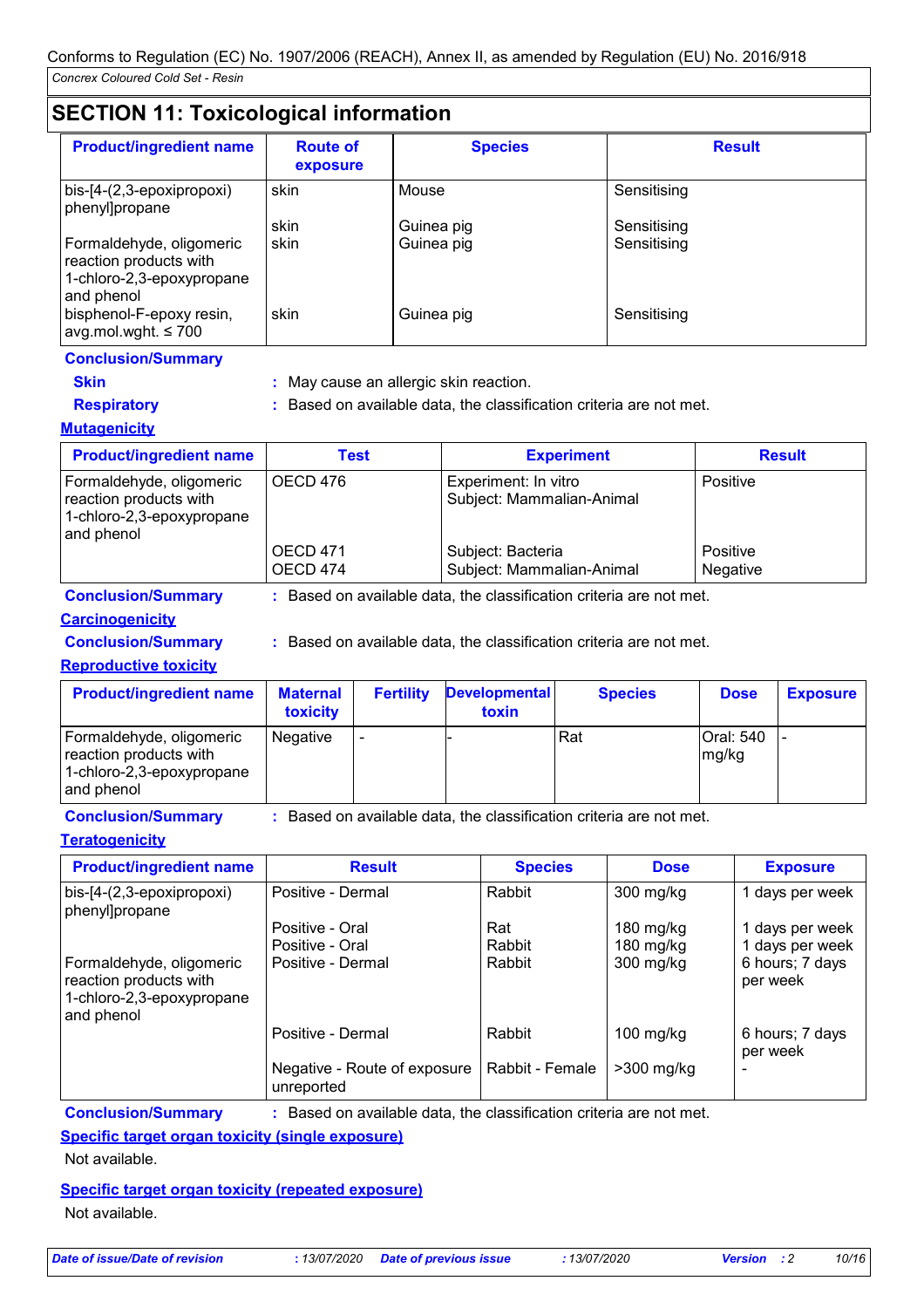### **SECTION 11: Toxicological information**

#### **Aspiration hazard**

Not available.

#### **Delayed and immediate effects as well as chronic effects from short and long-term exposure**

| <b>Short term exposure</b>                   |                                                                                                          |
|----------------------------------------------|----------------------------------------------------------------------------------------------------------|
| <b>Potential immediate</b><br><b>effects</b> | $:$ Not available.                                                                                       |
| <b>Potential delayed effects</b>             | : Not available.                                                                                         |
| <b>Long term exposure</b>                    |                                                                                                          |
| <b>Potential immediate</b><br><b>effects</b> | $:$ Not available.                                                                                       |
| <b>Potential delayed effects</b>             | : Not available.                                                                                         |
| <b>Potential chronic health effects</b>      |                                                                                                          |
| Not available.                               |                                                                                                          |
| <b>Conclusion/Summary</b>                    | : Based on available data, the classification criteria are not met.                                      |
| <b>General</b>                               | : Once sensitized, a severe allergic reaction may occur when subsequently exposed<br>to very low levels. |
| <b>Carcinogenicity</b>                       | : No known significant effects or critical hazards.                                                      |
| <b>Mutagenicity</b>                          | : No known significant effects or critical hazards.                                                      |
| <b>Teratogenicity</b>                        | : No known significant effects or critical hazards.                                                      |
| <b>Developmental effects</b>                 | : No known significant effects or critical hazards.                                                      |
| <b>Fertility effects</b>                     | : No known significant effects or critical hazards.                                                      |

**Other information :**

: Not available.

### **SECTION 12: Ecological information**

#### **12.1 Toxicity**

There are no data available on the mixture itself. Do not allow to enter drains or watercourses.

| The mixture has been assessed following the summation method of the CLP Regulation (EC) No 1272/2008 and is |  |
|-------------------------------------------------------------------------------------------------------------|--|
| classified for eco-toxicological properties accordingly. See Sections 2 and 3 for details.                  |  |

| <b>Product/ingredient name</b>                                                                | <b>Result</b>         | <b>Species</b>  | <b>Exposure</b> |
|-----------------------------------------------------------------------------------------------|-----------------------|-----------------|-----------------|
| Formaldehyde, oligomeric<br>reaction products with<br>1-chloro-2,3-epoxypropane<br>and phenol | Acute EC50 1,8 mg/l   | Algae           | 72 hours        |
|                                                                                               | Acute EC50 2 mg/l     | Daphnia spec.   | 124 hours       |
|                                                                                               | Acute EC50 1,6 mg/l   | Daphnia spec.   | 148 hours       |
|                                                                                               | Acute IC50 >100 mg/l  | <b>Bacteria</b> | 3 hours         |
|                                                                                               | Acute LC50 0,55 mg/l  | Fish            | 196 hours       |
|                                                                                               | Acute LC50 2 mg/l     | Fish            | 196 hours       |
|                                                                                               | Chronic NOEC 0,3 mg/l | Daphnia spec.   | 21 days         |
| bisphenol-F-epoxy resin,<br>avg.mol.wght. $\leq 700$                                          | Acute EC50 3,5 mg/l   | Daphnia spec.   | 148 hours       |
|                                                                                               | Acute LC50 5,7 mg/l   | Fish            | 96 hours        |

**Conclusion/Summary :** Harmful to aquatic life with long lasting effects.

#### **12.2 Persistence and degradability**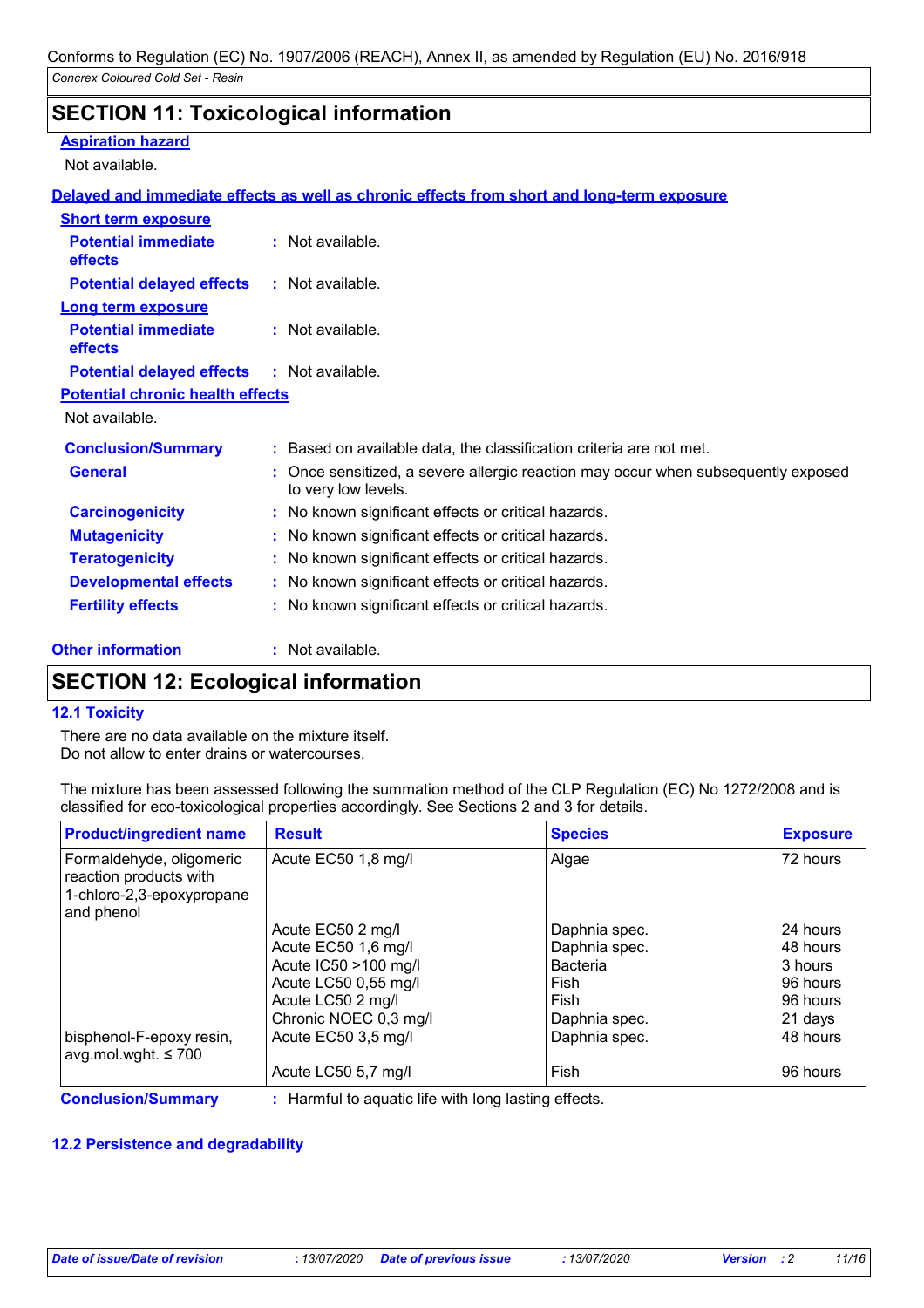### **SECTION 12: Ecological information**

| <b>Product/ingredient name</b>                                                                | <b>Test</b> | <b>Result</b>                         | <b>Dose</b> | <b>Inoculum</b> |
|-----------------------------------------------------------------------------------------------|-------------|---------------------------------------|-------------|-----------------|
| bis-[4-(2,3-epoxipropoxi)<br>phenyl]propane                                                   | OECD 301B   | 6 to 12 % - Not readily - 28<br>days  |             |                 |
| Formaldehyde, oligomeric<br>reaction products with<br>1-chloro-2,3-epoxypropane<br>and phenol | OECD 301B   | 16 % - Not readily - 28 days          |             |                 |
|                                                                                               |             | 0 % - Not readily - 28 days           |             |                 |
| bisphenol-F-epoxy resin,<br>avg.mol.wght. $\leq 700$                                          | OECD 301B   | 10 to 16 % - Not readily - 28<br>days |             |                 |
|                                                                                               | OECD 301B   | 10 to 16 % - Not readily - 28<br>days |             |                 |

**Conclusion/Summary :** This product has not been tested for biodegradation. Based on available data, the classification criteria are not met.

| <b>Product/ingredient name</b>                                | <b>Aquatic half-life</b> | <b>Photolysis</b> | <b>Biodegradability</b> |
|---------------------------------------------------------------|--------------------------|-------------------|-------------------------|
| $bis-[4-(2,3-epoxipropoxi)]$<br>phenyl]propane                |                          |                   | Not readily             |
| Formaldehyde, oligomeric<br>reaction products with            |                          |                   | Not readily             |
| 1-chloro-2,3-epoxypropane<br>and phenol                       |                          |                   |                         |
| bisphenol-F-epoxy resin,<br>$\alpha$ gwg.mol.wght. $\leq 700$ |                          |                   | Not readily             |

#### **12.3 Bioaccumulative potential**

| <b>Product/ingredient name</b>                                                                | <b>LogPow</b> | <b>BCF</b> | <b>Potential</b> |
|-----------------------------------------------------------------------------------------------|---------------|------------|------------------|
| bis-[4-(2,3-epoxipropoxi)<br>phenyl]propane                                                   | 3,84          | 3 to 31    | low              |
| Formaldehyde, oligomeric<br>reaction products with<br>1-chloro-2,3-epoxypropane<br>and phenol | 2,7           | 150        | low              |
| oxirane, mono<br>(C10-16-alkyloxy)methyl]<br>derivs                                           | >3            |            | low              |

#### **12.4 Mobility in soil**

| <b>Soil/water partition</b><br><b>coefficient</b> (K <sub>oc</sub> ) | : Not available. |
|----------------------------------------------------------------------|------------------|
| <b>Mobility</b>                                                      | : Non-volatile.  |

**12.5 Results of PBT and vPvB assessment**

This mixture does not contain any substances that are assessed to be a PBT or a vPvB.

**12.6 Other adverse effects** : No known significant effects or critical hazards.

### **SECTION 13: Disposal considerations**

The information in this section contains generic advice and guidance.

#### **13.1 Waste treatment methods**

#### **Product**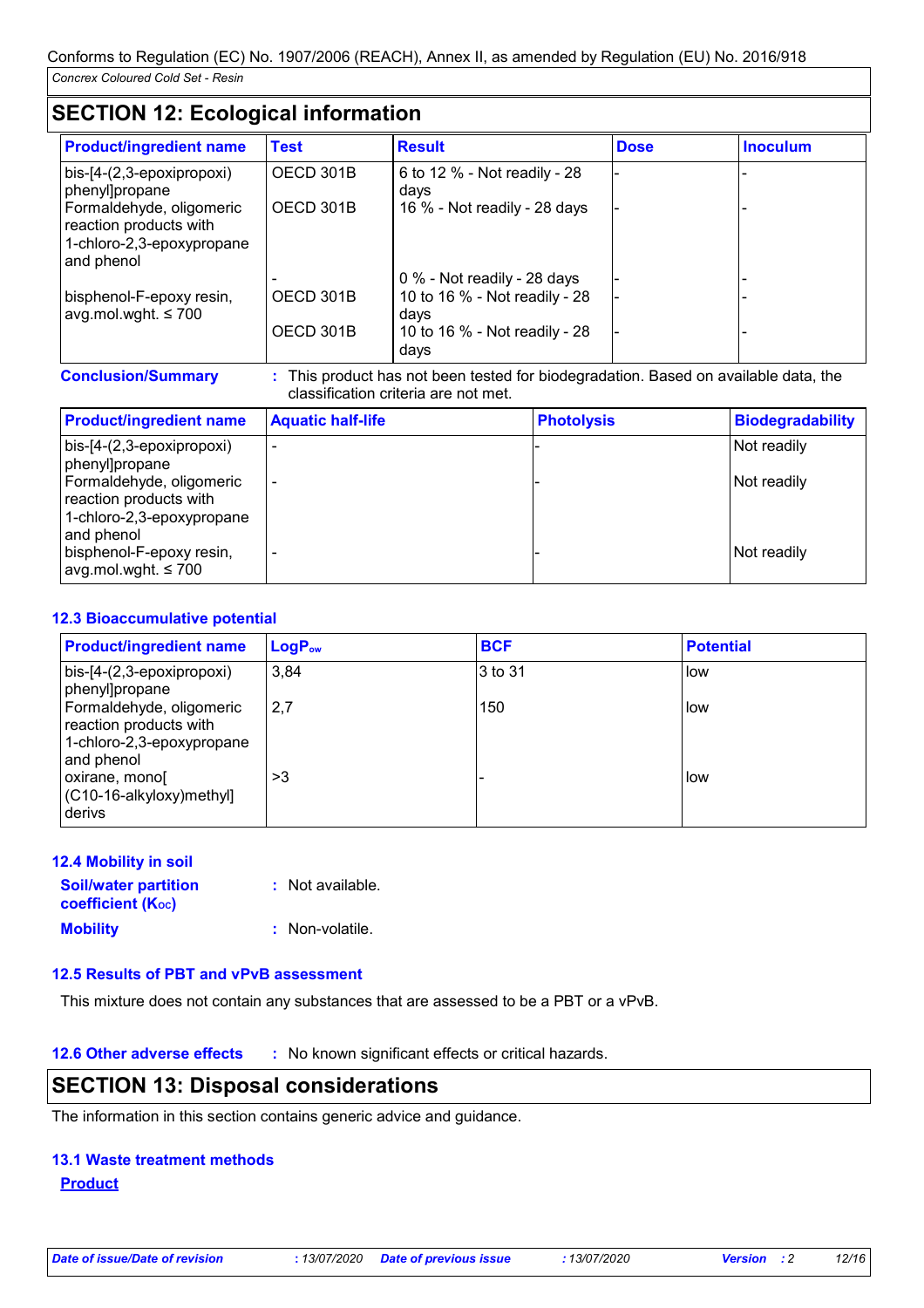## **SECTION 13: Disposal considerations**

| <b>Methods of disposal</b>     | : The generation of waste should be avoided or minimised wherever possible.<br>Disposal of this product, solutions and any by-products should at all times comply<br>with the requirements of environmental protection and waste disposal legislation<br>and any regional local authority requirements. Dispose of surplus and non-<br>recyclable products via a licensed waste disposal contractor. Waste should not be<br>disposed of untreated to the sewer unless fully compliant with the requirements of<br>all authorities with jurisdiction. |
|--------------------------------|------------------------------------------------------------------------------------------------------------------------------------------------------------------------------------------------------------------------------------------------------------------------------------------------------------------------------------------------------------------------------------------------------------------------------------------------------------------------------------------------------------------------------------------------------|
| <b>Hazardous waste</b>         | : Within the present knowledge of the supplier, this product is not regarded as<br>hazardous waste, as defined by EU Directive 2008/98/EC.                                                                                                                                                                                                                                                                                                                                                                                                           |
| <b>Disposal considerations</b> | : Do not allow to enter drains or watercourses.<br>Dispose of according to all federal, state and local applicable regulations.<br>If this product is mixed with other wastes, the original waste product code may no<br>longer apply and the appropriate code should be assigned.<br>For further information, contact your local waste authority.                                                                                                                                                                                                   |

#### **European waste catalogue (EWC)**

The European Waste Catalogue classification of this product, when disposed of as waste, is:

| <b>Waste code</b>              | <b>Waste designation</b>                                                                                                                                                                                                                                                                                                                     |  |  |  |
|--------------------------------|----------------------------------------------------------------------------------------------------------------------------------------------------------------------------------------------------------------------------------------------------------------------------------------------------------------------------------------------|--|--|--|
| 10 13 11                       | wastes from cement-based composite materials other than those mentioned in 10 13 09<br>and 10 13 10                                                                                                                                                                                                                                          |  |  |  |
| <b>Packaging</b>               |                                                                                                                                                                                                                                                                                                                                              |  |  |  |
| <b>Methods of disposal</b>     | : The generation of waste should be avoided or minimised wherever possible. Waste<br>packaging should be recycled. Incineration or landfill should only be considered<br>when recycling is not feasible.                                                                                                                                     |  |  |  |
| <b>Disposal considerations</b> | : Using information provided in this safety data sheet, advice should be obtained from<br>the relevant waste authority on the classification of empty containers.<br>Empty containers must be scrapped or reconditioned.<br>Dispose of containers contaminated by the product in accordance with local or<br>national legal provisions.      |  |  |  |
| <b>Special precautions</b>     | : This material and its container must be disposed of in a safe way. Care should be<br>taken when handling emptied containers that have not been cleaned or rinsed out.<br>Empty containers or liners may retain some product residues. Avoid dispersal of<br>spilt material and runoff and contact with soil, waterways, drains and sewers. |  |  |  |

## **SECTION 14: Transport information**

|                                           | <b>ADR/RID</b>           | <b>ADN</b>     | <b>IMDG</b>    | <b>IATA</b>    |
|-------------------------------------------|--------------------------|----------------|----------------|----------------|
| 14.1 UN number                            | Not regulated.           | Not regulated. | Not regulated. | Not regulated. |
| 14.2 UN proper<br>shipping name           | $\overline{\phantom{a}}$ |                |                |                |
| <b>14.3 Transport</b><br>hazard class(es) | $\overline{\phantom{a}}$ | ۰              |                | -              |
| 14.4 Packing<br>group                     |                          |                |                |                |
| 14.5<br><b>Environmental</b><br>hazards   | No.                      | No.            | No.            | No.            |
| <b>Additional</b><br>information          |                          |                |                |                |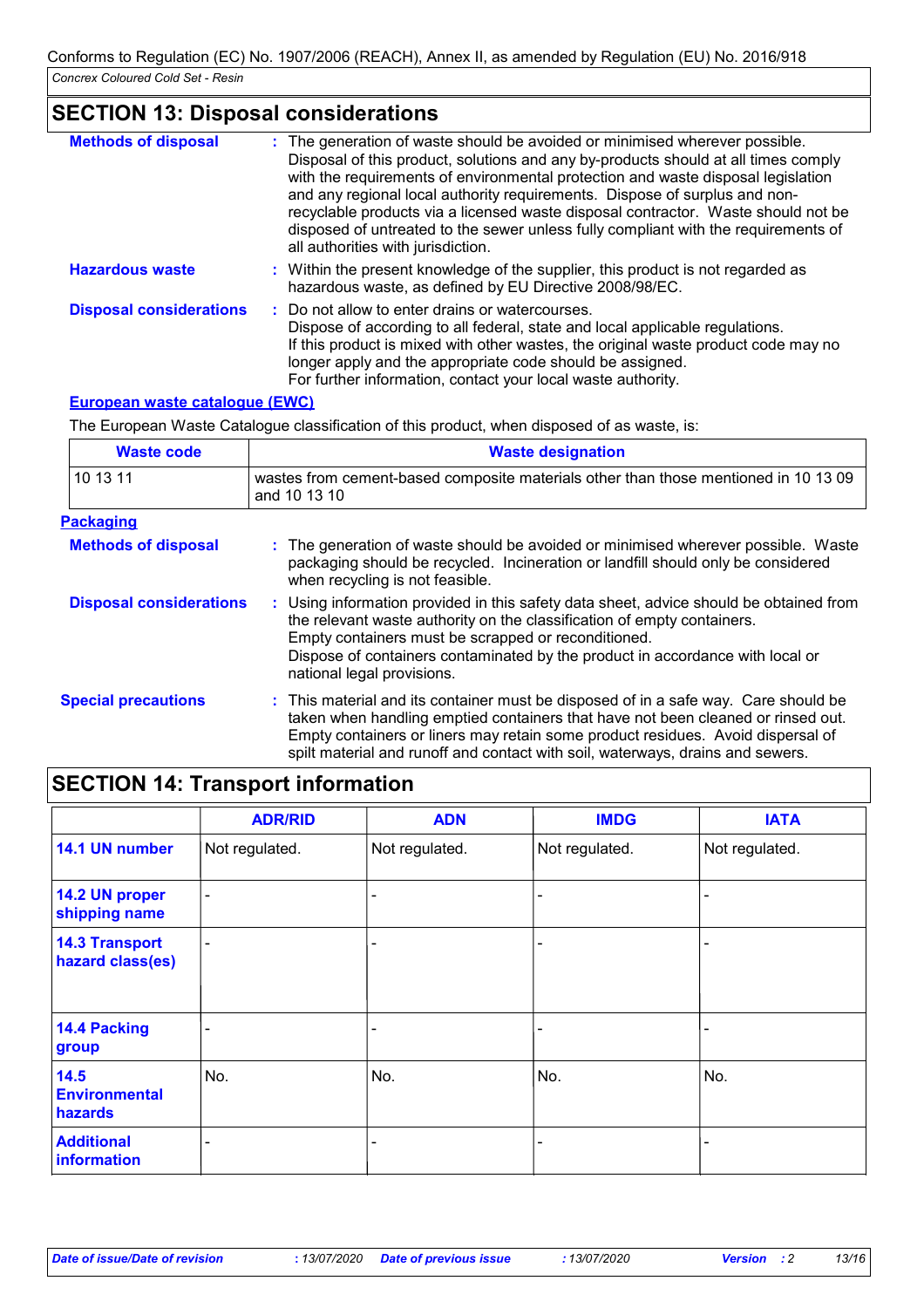### **SECTION 14: Transport information**

**14.6 Special precautions for user Transport within user's premises:** always transport in closed containers that are **:** upright and secure. Ensure that persons transporting the product know what to do in the event of an accident or spillage.

### **SECTION 15: Regulatory information**

**VOC for Ready-for-Use Mixture :** Not available. **15.1 Safety, health and environmental regulations/legislation specific for the substance or mixture Other EU regulations Annex XVII - Restrictions :** Not applicable. **on the manufacture, placing on the market and use of certain dangerous substances, mixtures and articles Europe inventory :** All components are listed or exempted. **Black List Chemicals (76/464/EEC) : EU Regulation (EC) No. 1907/2006 (REACH) Annex XIV - List of substances subject to authorisation Annex XIV Substances of very high concern** None of the components are listed. None of the components are listed. **Ozone depleting substances (1005/2009/EU)**

Not listed.

#### **Prior Informed Consent (PIC) (649/2012/EU)**

Not listed.

#### **Seveso Directive**

This product is not controlled under the Seveso Directive.

The information contained in this safety data sheet does not constitute the user's own assessment of workplace risks, as required by other health and safety legislation. The provisions of the national health and safety at work regulations apply to the use of this product at work.

**References :**

: EH40/2005 Workplace exposure limits Conforms to Regulation (EC) No. 1907/2006 (REACH), Annex II, as amended by Regulation (EU) No. 2016/918

#### **International regulations**

**Chemical Weapon Convention List Schedules I, II & III Chemicals** Not listed.

#### **Montreal Protocol**

Not listed.

**Stockholm Convention on Persistent Organic Pollutants**

Not listed.

### **Rotterdam Convention on Prior Informed Consent (PIC)**

Not listed.

#### **UNECE Aarhus Protocol on POPs and Heavy Metals**

*Date of issue/Date of revision* **:** *13/07/2020 Date of previous issue : 13/07/2020 Version : 2 14/16*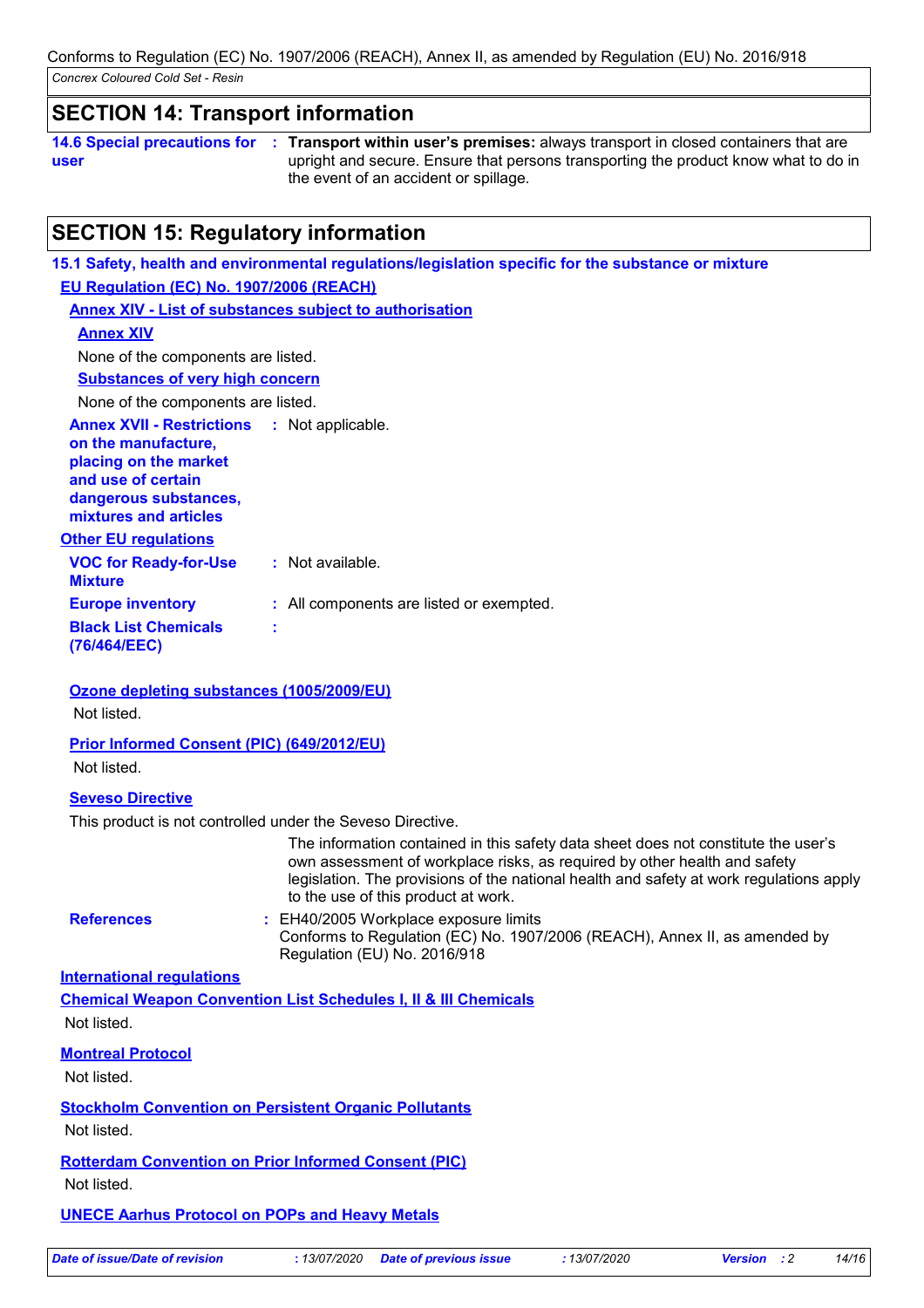### **SECTION 15: Regulatory information**

#### Not listed.

| : 32141010<br><b>CN code</b>              |                                                                                    |
|-------------------------------------------|------------------------------------------------------------------------------------|
| <b>International lists</b>                |                                                                                    |
| <b>National inventory</b>                 |                                                                                    |
| <b>Australia</b>                          | : All components are listed or exempted.                                           |
| <b>Canada</b>                             | : All components are listed or exempted.                                           |
| <b>China</b>                              | : All components are listed or exempted.                                           |
| <b>Japan</b>                              | Japan inventory (ENCS): Not determined.<br>Japan inventory (ISHL): Not determined. |
| <b>Malaysia</b>                           | : Not determined                                                                   |
| <b>New Zealand</b>                        | : All components are listed or exempted.                                           |
| <b>Philippines</b>                        | : All components are listed or exempted.                                           |
| <b>Republic of Korea</b>                  | : All components are listed or exempted.                                           |
| <b>Taiwan</b>                             | : All components are listed or exempted.                                           |
| <b>Turkey</b>                             | : Not determined.                                                                  |
| <b>United States</b>                      | : All components are listed or exempted.                                           |
| <b>Thailand</b>                           | : Not determined.                                                                  |
| <b>Viet Nam</b>                           | : Not determined.                                                                  |
| <b>15.2 Chemical safety</b><br>assessment | : No Chemical Safety Assessment has been carried out.                              |

### **SECTION 16: Other information**

Indicates information that has changed from previously issued version.

| <b>Abbreviations and</b><br>acronyms | $:$ ATE = Acute Toxicity Estimate<br>CLP = Classification, Labelling and Packaging Regulation [Regulation (EC) No.<br>1272/2008]<br>DMEL = Derived Minimal Effect Level<br>DNEL = Derived No Effect Level<br>EUH statement = CLP-specific Hazard statement<br>PBT = Persistent, Bioaccumulative and Toxic |
|--------------------------------------|-----------------------------------------------------------------------------------------------------------------------------------------------------------------------------------------------------------------------------------------------------------------------------------------------------------|
|                                      | PNEC = Predicted No Effect Concentration<br><b>RRN = REACH Registration Number</b><br>vPvB = Very Persistent and Very Bioaccumulative<br>Not available.                                                                                                                                                   |

#### **Procedure used to derive the classification according to Regulation (EC) No. 1272/2008 [CLP/GHS]**

| <b>Classification</b>   | <b>Justification</b> |
|-------------------------|----------------------|
| Skin Sens. 1, H317      | Expert judgment      |
| Aquatic Chronic 3, H412 | Expert judgment      |

#### **Full text of H-phrases referred to in sections 2 and 3**

| <b>Full text of abbreviated H</b><br>statements | H315<br>H317<br>H319<br>H411<br>H412 | Causes skin irritation.<br>May cause an allergic skin reaction.<br>Causes serious eye irritation.<br>Toxic to aquatic life with long lasting effects.<br>Harmful to aquatic life with long lasting effects. |
|-------------------------------------------------|--------------------------------------|-------------------------------------------------------------------------------------------------------------------------------------------------------------------------------------------------------------|
|                                                 |                                      |                                                                                                                                                                                                             |